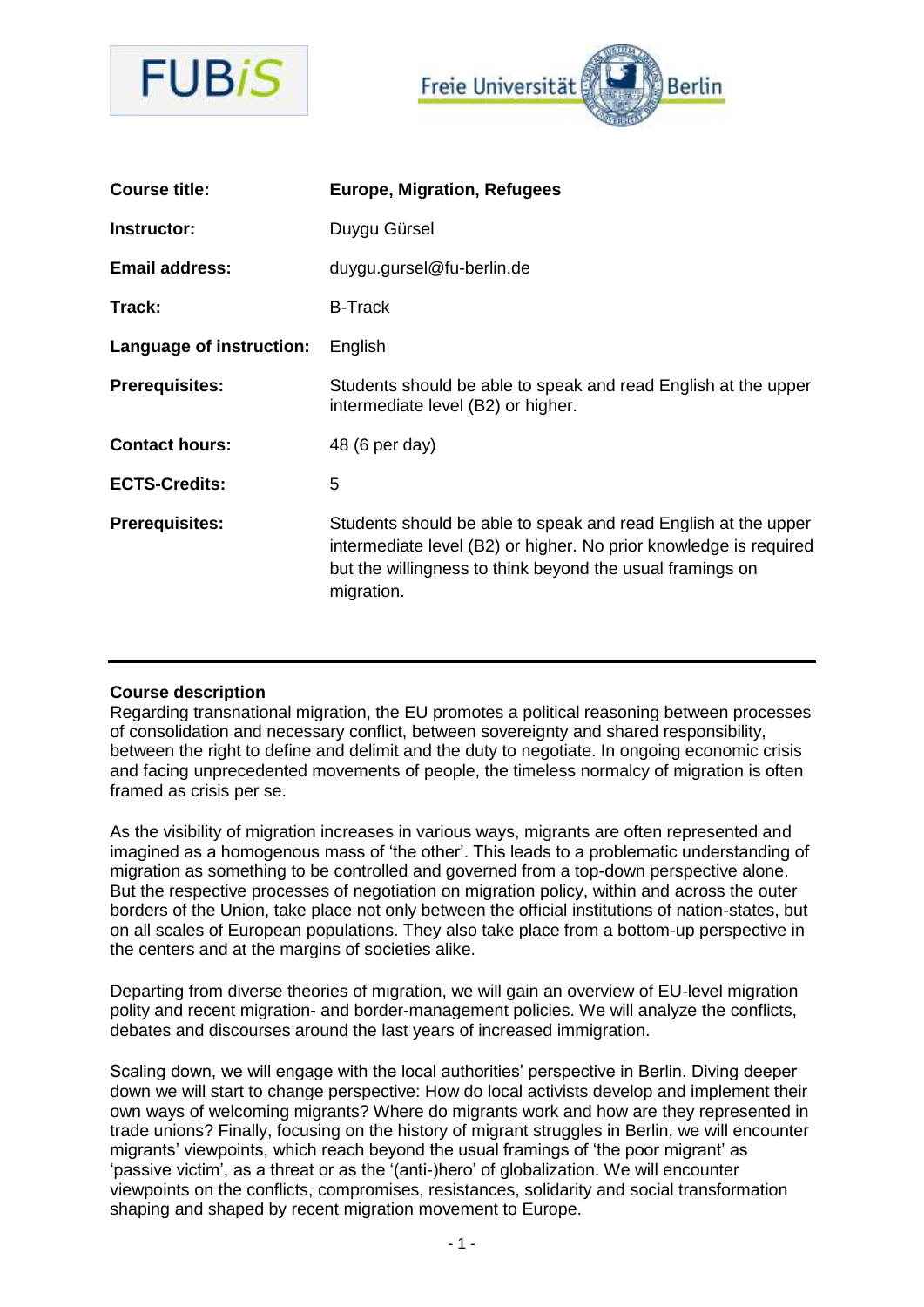



## **Student profile**

This course is designed for all students having a personal, professional or political personal interest in a deeper and thus more differentiated understanding of transnational migration.

## **Course requirements**

The basic conditions for the course are regular attendance, participation in discussions and a close reading of the literature provided.

- In one page of continuous text, every course-day's core discussions and conclusions are to be summarized and questions regarding the texts for the following session formulated, in preparation for the next sessions.
- Each student is required one time to prepare an input-presentation of a text in class (max. 15 min.).

- The final examination (90 min.) will consist of answering 2-3 leading questions regarding the contents of the seminar in continuous text.

## **Required language skills**

The language of instruction is English. Language proficiency on an advanced intermediate level (B2) is a prerequisite for participation. For orientation purposes, you can assess your language skills here (Common European Framework of Reference for Languages (CEFR): [https://rm.coe.int/CoERMPublicCommonSearchServices/DisplayDCTMContent?documentId](https://rm.coe.int/CoERMPublicCommonSearchServices/DisplayDCTMContent?documentId=090000168045bb52) [=090000168045bb52](https://rm.coe.int/CoERMPublicCommonSearchServices/DisplayDCTMContent?documentId=090000168045bb52)

## **Grading**

Participation & Day's Summaries and Questions: 40% Text Presentation: 30% Final Exam: 30%

## **Readings**

A digital reader will be provided.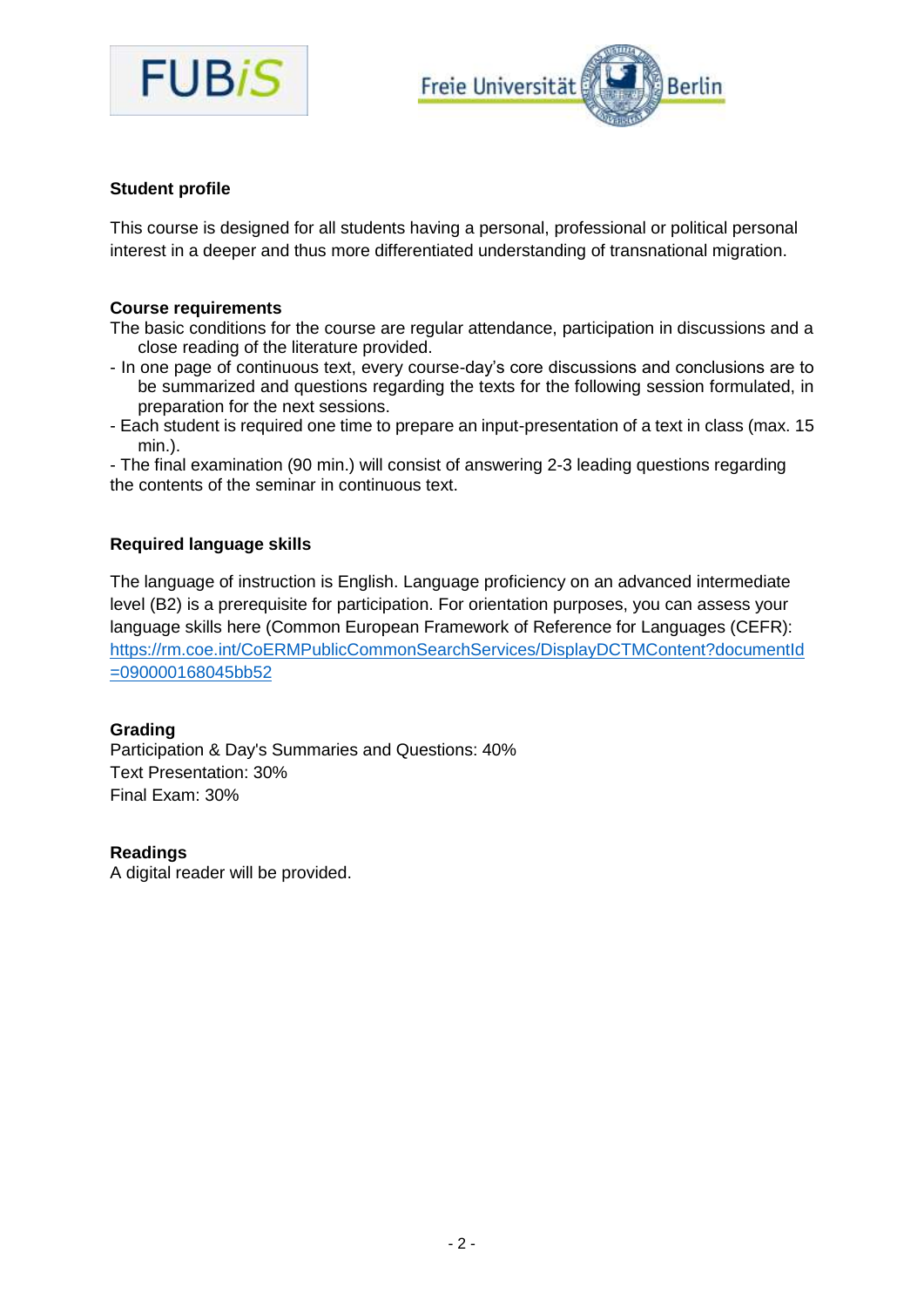



# **Course schedule**

| <b>Date</b>              | Program*                                                                                                                                                                                                                                         |
|--------------------------|--------------------------------------------------------------------------------------------------------------------------------------------------------------------------------------------------------------------------------------------------|
| Tuesday, July 26, 2022   | <b>Overview and Core Concepts</b>                                                                                                                                                                                                                |
|                          | How can we begin to define and connect the diverse<br>topics and concepts we will encounter? What are<br>Human Rights all about, in relation to migration? What<br>is the actual difference between mobile people,<br>'migrants' and 'refugees'? |
|                          | <b>Readings:</b>                                                                                                                                                                                                                                 |
|                          | Crawley, Heaven, und Dimitris Skleparis. 2018.<br>"Refugees, migrants, neither, both: categorical<br>fetishism and the politics of bounding in Europe's<br>'migration crisis". Journal of Ethnic and Migration<br>Studies 44 (1): 48-64.         |
|                          | Castles, Stephen. 2007. "The Migration-Asylum Nexus<br>and Regional Approaches" in Kneebone, Susan, und<br>Felicity Rawlings-Sanaei (ed.) New Regionalism and<br>Asylum Seekers: Challenges Ahead. Berghahn Books.                               |
| Friday, July 29, 2022    | <b>Migration Theories</b>                                                                                                                                                                                                                        |
|                          | We will get an overview over the most common as well<br>as more critical theories of human migration.                                                                                                                                            |
|                          | <b>Readings:</b>                                                                                                                                                                                                                                 |
|                          | O'Reilly, Karen. 2015. "Migration Theories: A Critical<br>Overview". Routledge Handbook of Immigration and<br>Refugee Studies. Routledge.                                                                                                        |
|                          | Casas-Cortes, Maribel et al. 2015. "New Keywords:<br>Migration and Borders." Cultural Studies 29 (1): 55-87                                                                                                                                      |
| Tuesday, August 02, 2022 | <b>Migration Management in the Schengen-Regime</b>                                                                                                                                                                                               |
|                          | process of European integration entailed a rethinking of<br>international border- and security-management. We<br>will take a closer look at diverse public and private<br>institutions, their polities and forms of policing.                    |
|                          | <b>Readings:</b>                                                                                                                                                                                                                                 |
|                          | Buckel, Sonja, und Jens Wissel. 2010. "State Project<br>Europe: The Transformation of the European Border<br>Regime and the Production of Bare Life". International<br>Political Sociology 4 (1): 33-49.                                         |
|                          | parek, Bernd. 2016. "Complementing Schengen: The<br>Dublin System and the European Border and Migration<br>Regime". In Migration Policy and Practice:                                                                                            |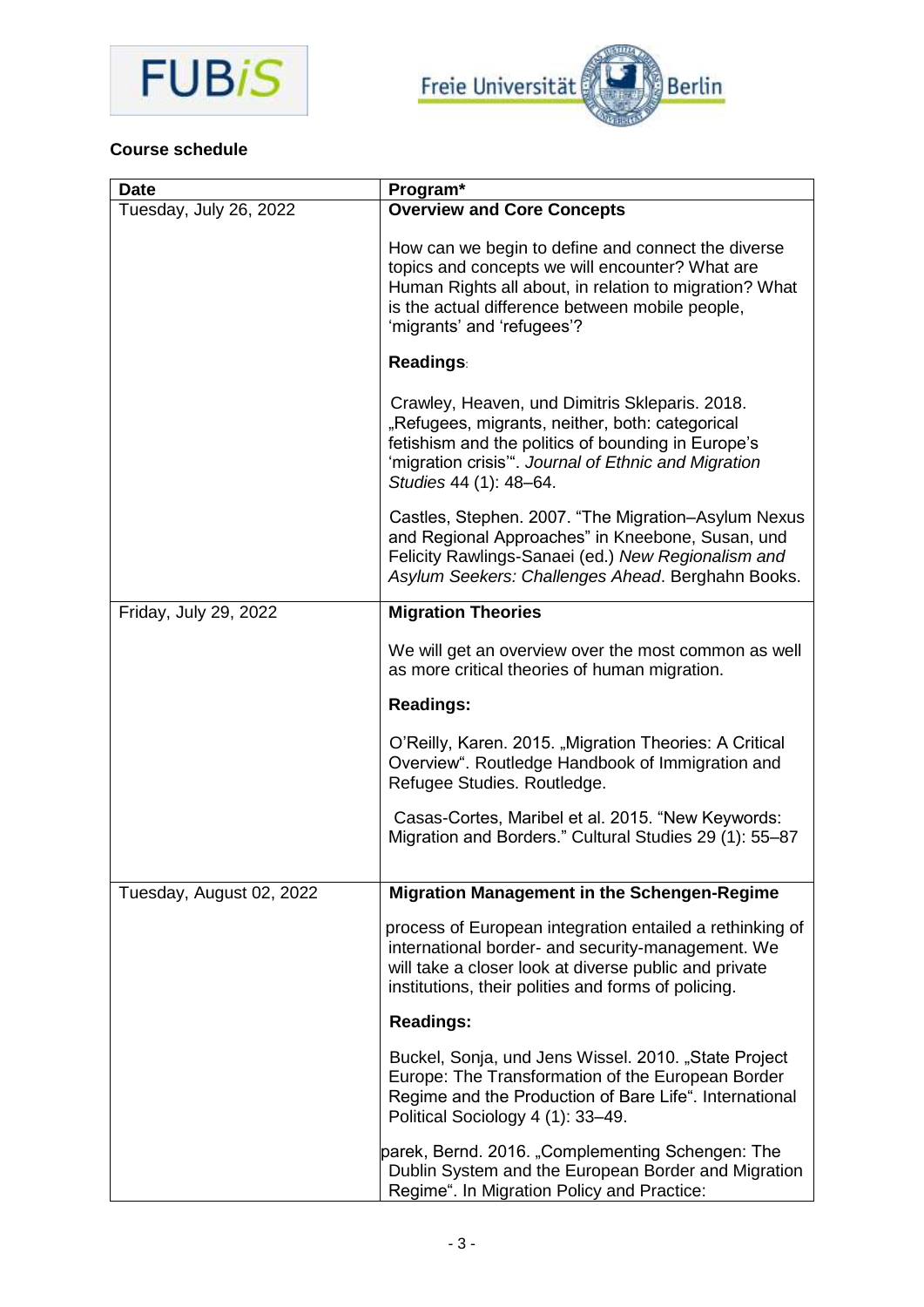

Freie Universität

|                          | Interventions and Solutions, ed. Harald Bauder und<br>Christian Matheis, 59-78. Migration, Diasporas and                                                                                                                                                                                                                                                                                                                                                                                             |
|--------------------------|------------------------------------------------------------------------------------------------------------------------------------------------------------------------------------------------------------------------------------------------------------------------------------------------------------------------------------------------------------------------------------------------------------------------------------------------------------------------------------------------------|
|                          | Citizenship. New York: Palgrave Macmillan US.                                                                                                                                                                                                                                                                                                                                                                                                                                                        |
| Friday, August 05, 2022  | The Schengen-Regime and Recent Migrations                                                                                                                                                                                                                                                                                                                                                                                                                                                            |
|                          | Focusing on Germany, we will learn about how the<br>Schengen-regime and its member states coped with<br>the significant increase of immigration in the last years.<br>Which politics and policies emerged on the official and<br>on the unofficial level? What has actually changed?                                                                                                                                                                                                                 |
|                          | Hess, Sabine, und Bernd Kasparek. 2017. "Under<br>Control? Or Border (as) Conflict: Reflections on the<br>European Border Regime". Social Inclusion 5 (3): 58-<br>68.                                                                                                                                                                                                                                                                                                                                |
|                          | Will, Anne-Kathrin. 2018. "On "Genuine" and<br>"Illegitimate" Refugees: New Boundaries Drawn by<br>Discriminatory Legislation and Practice in the Field of<br>Humanitarian Reception in Germany". Social Inclusion<br>6 (3): 172-89.                                                                                                                                                                                                                                                                 |
|                          | <b>Guest speaker from Berlin's migration-</b><br>administration authorities on district level (upon<br>availability)                                                                                                                                                                                                                                                                                                                                                                                 |
| Tuesday, August 09, 2022 | <b>Recent Migrations and Conflicts - Crisis and/or</b><br>Solidarity?<br>Which political, economic, juridical and ethical<br>problematizations, debates and conflicts are circulating<br>in the EU, regarding the refugee-"crisis"? What actually<br>is "in crisis"? How are refugees represented in the<br>public discourse? How do civil agents perceive their<br>engagement with newcomers?                                                                                                       |
|                          | <b>Readings:</b>                                                                                                                                                                                                                                                                                                                                                                                                                                                                                     |
|                          | Vollmer, Bastian; Karakayali, Serhat. 2017. "The<br>Volatility of the Discourse on Refugees in Germany".<br>Journal of Immigrant & Refugee Studies 29 (3): 1-22.                                                                                                                                                                                                                                                                                                                                     |
|                          | Guest speaker from a Welcome-Initiative (upon<br>availability)                                                                                                                                                                                                                                                                                                                                                                                                                                       |
| Friday, August 12, 2022  | <b>Transformation of Migrant Labor</b>                                                                                                                                                                                                                                                                                                                                                                                                                                                               |
|                          | Migrant labor has been mostly discussed in relation to<br>the theory of labor market segmentation. Is this theory<br>still useful to understand the new composition of labor?<br>Did the migrant factory worker transform into care<br>worker, grocery shop owner, logistics worker, IT<br>expert, etc? How can we analyze this kind of<br>multiplication of labor? How is their exploitation<br>connected to their stratified legal status? How did the<br>labor market react to recent migrations? |